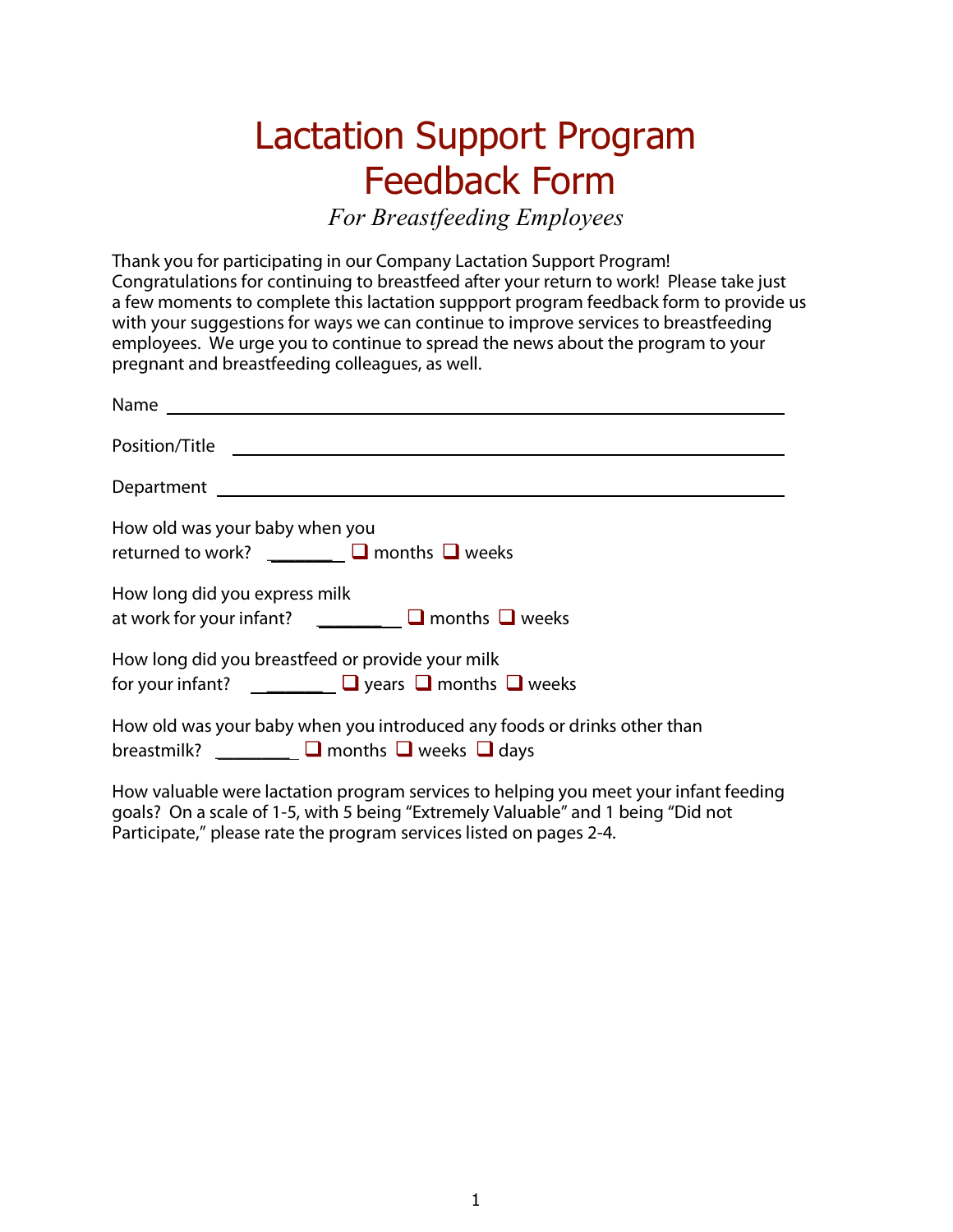| <b>Milk Expression</b><br><b>Room</b>   | <b>Extremely</b><br><b>Valuable</b><br>5 | <b>Valuable</b> | <b>Somewhat</b><br><b>Helpful</b><br>3 | <b>Not</b><br><b>Helpful</b><br>2 | Did not<br><b>Participate</b> |
|-----------------------------------------|------------------------------------------|-----------------|----------------------------------------|-----------------------------------|-------------------------------|
| Company<br>designated lactation<br>room |                                          |                 |                                        |                                   |                               |
| Private office                          |                                          |                 |                                        |                                   |                               |
| Other location:<br>(please indicate)    |                                          |                 |                                        |                                   |                               |
| Breastfed baby at<br>work               |                                          |                 |                                        |                                   |                               |

| <b>Milk Storage</b>                   | <b>Extremely</b><br><b>Valuable</b><br>5 | <b>Valuable</b><br>4 | <b>Somewhat</b><br><b>Helpful</b> | <b>Not</b><br><b>Helpful</b> | Did not<br><b>Participate</b> |
|---------------------------------------|------------------------------------------|----------------------|-----------------------------------|------------------------------|-------------------------------|
| Company<br>designated<br>refrigerator |                                          |                      |                                   |                              |                               |
| Public shared<br>refrigerator         |                                          |                      |                                   |                              |                               |
| Personal Cooler                       |                                          |                      |                                   |                              |                               |

| <b>Breast Pump</b><br><b>Equipment</b>        | <b>Extremely</b><br><b>Valuable</b><br>5 | <b>Valuable</b><br>4 | <b>Somewhat</b><br><b>Helpful</b> | <b>Not</b><br><b>Helpful</b> | <b>Did not</b><br><b>Participate</b> |
|-----------------------------------------------|------------------------------------------|----------------------|-----------------------------------|------------------------------|--------------------------------------|
| Company<br>provided/subsidized<br>breast pump |                                          |                      |                                   |                              |                                      |
| Personal breast<br>pump at home or<br>work    |                                          |                      |                                   |                              |                                      |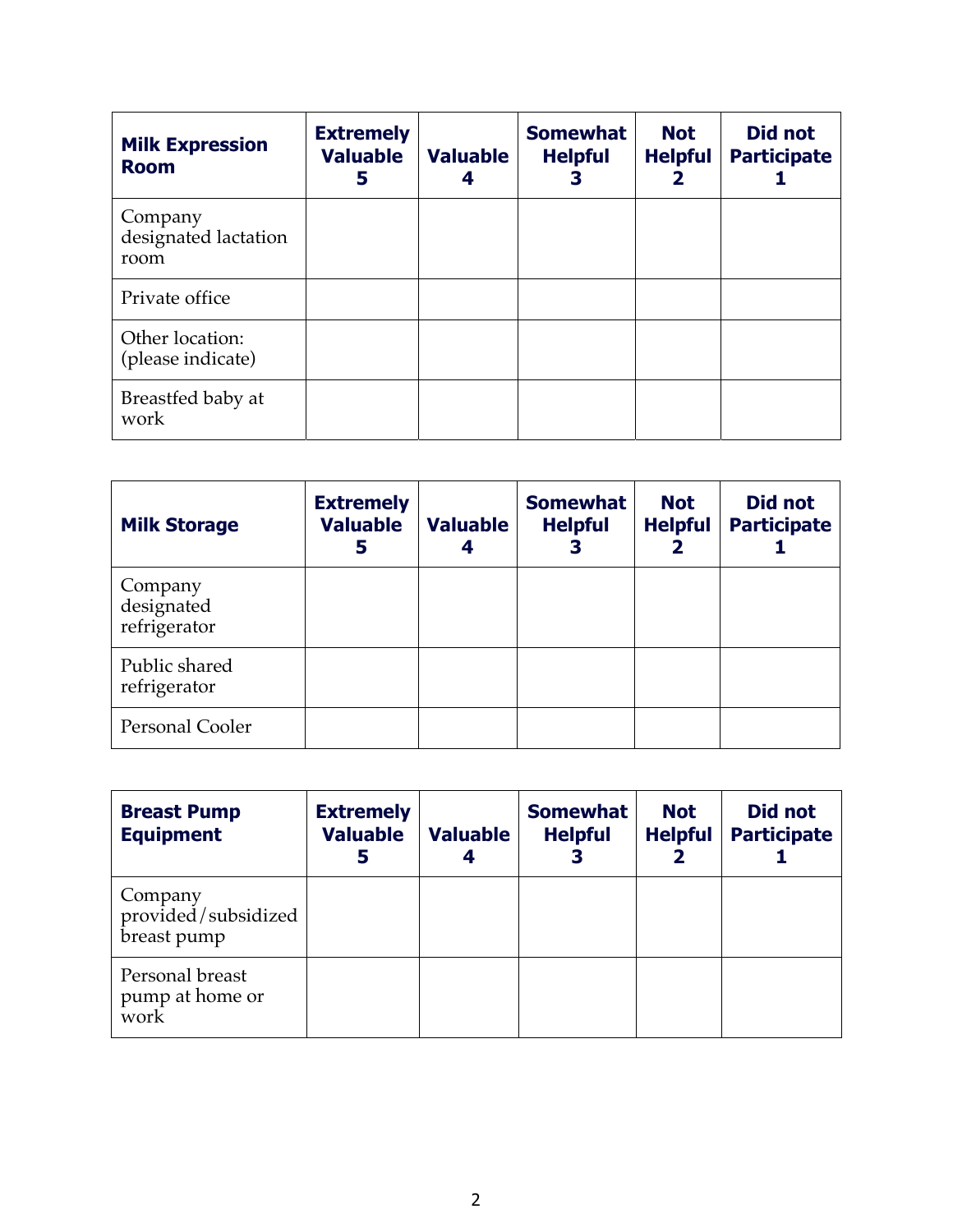| <b>Education</b>                                                                                                         | <b>Extremely</b><br><b>Valuable</b><br>5 | <b>Valuable</b><br>4 | <b>Somewhat</b><br><b>Helpful</b><br>3 | <b>Not</b><br><b>Helpful</b> | Did not<br><b>Participate</b> |
|--------------------------------------------------------------------------------------------------------------------------|------------------------------------------|----------------------|----------------------------------------|------------------------------|-------------------------------|
| Prenatal<br>breastfeeding class<br>taught at work                                                                        |                                          |                      |                                        |                              |                               |
| Pamphlets and<br>videos provided by<br>company                                                                           |                                          |                      |                                        |                              |                               |
| "Back to work" class<br>before or after<br>returning to work                                                             |                                          |                      |                                        |                              |                               |
| Access to company-<br>provided lactation<br>consultant or health<br>professional for<br>personal lactation<br>assistance |                                          |                      |                                        |                              |                               |
| Classes in the<br>community                                                                                              |                                          |                      |                                        |                              |                               |

| <b>Support</b>                    | <b>Extremely</b><br><b>Valuable</b><br>5 | <b>Valuable</b> | <b>Somewhat</b><br><b>Helpful</b><br>3 | <b>Not</b><br><b>Helpful</b> | Did not<br><b>Participate</b> |
|-----------------------------------|------------------------------------------|-----------------|----------------------------------------|------------------------------|-------------------------------|
| Support from<br>supervisor        |                                          |                 |                                        |                              |                               |
| Support from<br>colleagues        |                                          |                 |                                        |                              |                               |
| Mother-to-mother<br>support group |                                          |                 |                                        |                              |                               |